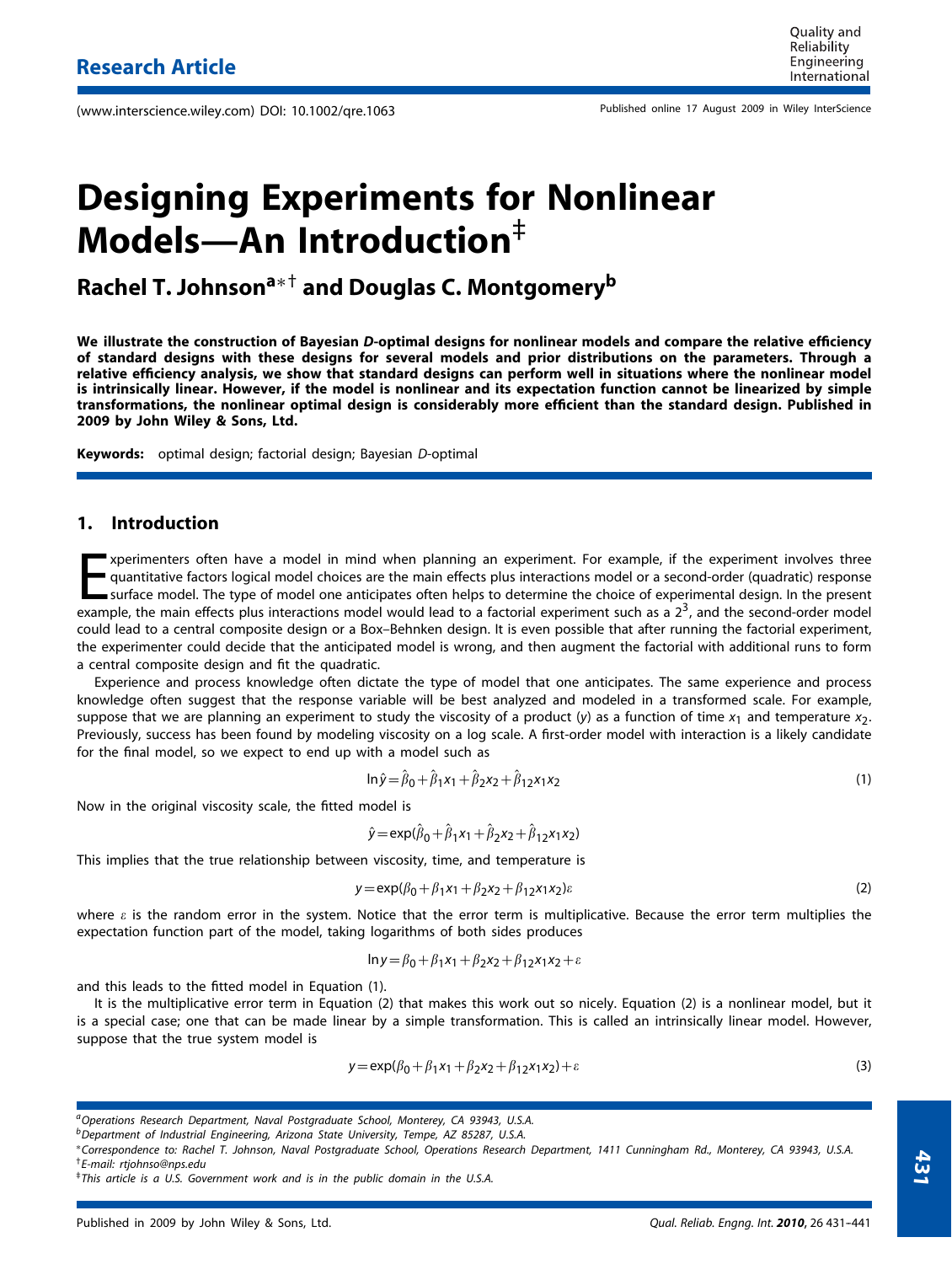This is a nonlinear model because it can not be linearized by taking logarithms. However, some experimenters try to do this; they consider just the expectation function

$$
E(y) = \exp(\beta_0 + \beta_1 x_1 + \beta_2 x_2 + \beta_{12} x_1 x_2)
$$
\n(4)

and take logarithms, then add the error term back to the transformed expectation function. If the model really is nonlinear, this linearization may not be completely satisfactory, and the resulting fitted model may perform very poorly, not fitting the experimental data well and providing inaccurate predictions of future viscosity values.

This has significant implications for experimental design. If the model really is intrinsically linear and taking logarithms 'works', then a factorial design is an optimal choice of design. On the other hand, if the model really is nonlinear, the factorial may be a poor choice of design. We illustrate this in the following section, and then make some recommendations about how to choose a design for the nonlinear case.

#### **2. The viscosity experiment**

Reconsider the viscosity experiment described in the previous section. The experimenter believes that a simple log transformation on the response will be adequate and plans to fit a first-order model plus interaction to the log viscosity. He decides to use a replicated  $2<sup>2</sup>$  factorial design, with eight runs. This is an excellent choice of design, if the experimenter is right about the form of the model. For a first-order model with interaction, the 2*<sup>k</sup>* factorial is *D*-optimal (the standard errors of the model regression coefficients are minimized), *G*-optimal (the maximum variance of the predicted response over the design space is minimized), and *I*-optimal (the average variance of the predicted response over the design space is minimized). In other words, if the model is correct, you can not put the eight runs in better places. The design and the observed response are shown in Table I.

The experimenter fits the main effects plus interaction to the natural logarithm of the viscosity response. The results are

$$
In(\hat{y}) = 7.65 + 0.14x_1 + 0.42x_2 + 0.34x_1x_2
$$

The overall model is significant at  $\alpha = 0.001$  and the standard errors of the model coefficients are all equal, with  $se(\beta) = 0.00844$ . Clearly both main effects and the interaction are significant and have important effects on the viscosity. In the original scale the fitted model is

$$
\hat{y} = e^{7.6484 + 0.1412x_1 + 0.4239x_2 + 0.3369x_1x_2}
$$
\n(5)

The plot of the viscosity response surface from the log model but with viscosity in the original scale is shown in Figure 1.

At this point, the experimenter considered fitting the nonlinear model in Equation (3). Using the data in Table 1, the nonlinear fit obtained from the JMP software package is

$$
\hat{y} = e^{7.6485 + 0.1412x_1 + 0.4239x_2 + 0.3368x_1x_2}
$$

which is very similar (identical to three decimal places) to the fit obtained from the linear model. The standard errors of the model parameters in the nonlinear model are all equal to  $se(\beta)=0.01125$ , which are very similar to the standard errors of the parameters in the linear model.

This is an example where the linearized model works nicely, and the  $2<sup>2</sup>$  factorial design in Table I is an excellent choice. The experimenters suspected that this was the case because they had experienced previous success modeling viscosity on a log scale as a function of time and temperature. However, there are some advantages in fitting the nonlinear model as we now describe.

#### **3. Advantages of a nonlinear model**

Suppose that the experimenters were interested in predicting the mean viscosity for a variety of settings of the process variables time and temperature. If they used the linear model, then they have a model in the natural logarithm of viscosity, and to make

| Table I. The $22$ design for the viscosity experiment |                     |               |  |  |
|-------------------------------------------------------|---------------------|---------------|--|--|
| Time $(x_1)$                                          | Temperature $(x_2)$ | Viscosity (y) |  |  |
|                                                       |                     | 1654          |  |  |
|                                                       |                     | 1155          |  |  |
|                                                       |                     | 1947          |  |  |
|                                                       |                     | 5225          |  |  |
|                                                       |                     | 1685          |  |  |
|                                                       |                     | 1103          |  |  |
|                                                       |                     | 2027          |  |  |
|                                                       |                     | 5113          |  |  |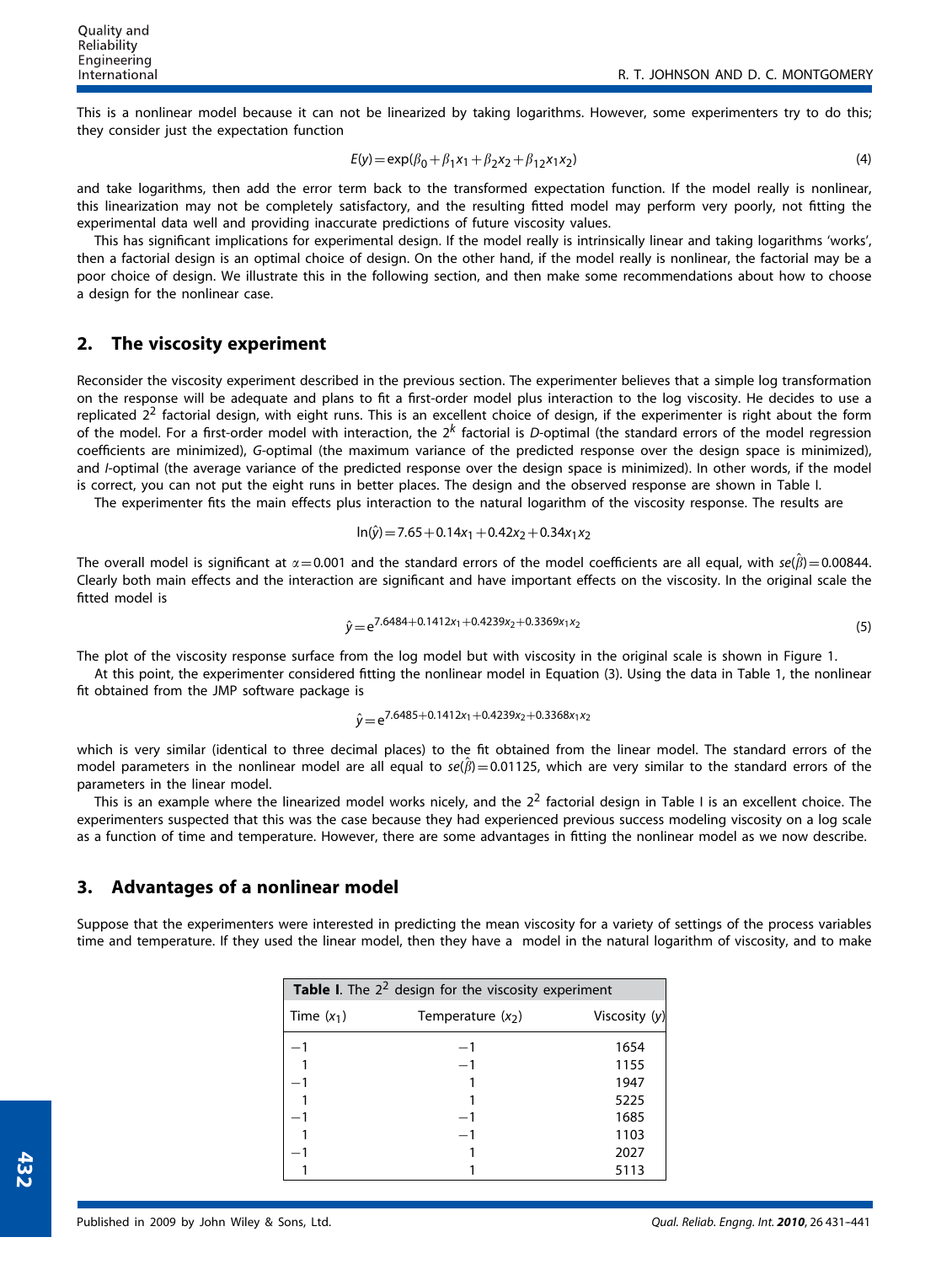

**Figure 1**. The contour plot of viscosity from the inverse model (from Design-Expert). This figure is available in colour online at www.interscience.wiley.com/journal/qre

| <b>Table II.</b> Prediction interval ranges for the fitted linear and<br>nonlinear models |              |                           |  |  |  |  |  |
|-------------------------------------------------------------------------------------------|--------------|---------------------------|--|--|--|--|--|
|                                                                                           |              | Prediction interval range |  |  |  |  |  |
| Design point                                                                              | Linear model | Nonlinear model           |  |  |  |  |  |
| 1                                                                                         | 8.60         | 14.79                     |  |  |  |  |  |
| 2                                                                                         | 13.43        | 14.79                     |  |  |  |  |  |
| 3                                                                                         | 30.18        | 14.79                     |  |  |  |  |  |
| 4                                                                                         | 99.83        | 14.79                     |  |  |  |  |  |
| 5                                                                                         | 8.60         | 14.79                     |  |  |  |  |  |
| 6                                                                                         | 13.43        | 14.79                     |  |  |  |  |  |
| 7                                                                                         | 30.18        | 14.79                     |  |  |  |  |  |
| 8                                                                                         | 99.83        | 14.79                     |  |  |  |  |  |
| Average                                                                                   | 38.01        | 14.79                     |  |  |  |  |  |

predictions they have to apply the inverse transformation, which leads to Equation (5). However, it turns out that if the model in the logarithm of viscosity produces an estimate of the mean, the inverse transformed prediction from Equation (5) is biased. Specifically, it is an estimate of the median viscosity and not the mean. If viscosity is skewed positively, this means that the linear model will consistently underpredict the mean viscosity. See Montgomery *et al.*<sup>1</sup> for a discussion of this, including references to techniques for correcting the bias. Now in our specific example this may not be a serious problem, because the untransformed linear model and the nonlinear model are very similar.

Another advantage of the nonlinear model is that it may produce more accurate predictions under some conditions. This is most likely if the true system relating the response and the predictor variables is the nonlinear model in Equation (3) and not the intrinsically linear model of Equation (2). Table II provides the prediction interval ranges for the intrinsically linear model that is fit using the linear model versus the nonlinear model. The prediction interval ranges given are the asymptotic limits of prediction for the individual future-observed response. From the table, it is seen that six out of eight prediction interval ranges for the nonlinear fits as well as the average prediction interval range are smaller. Notice that the nonlinear model has equal prediction interval ranges, while the linear model has prediction interval ranges that vary. This is because a transformation is required to obtain the linear model prediction lower and upper limits, which does not preserve the equality of ranges across the design space, but does for each design point. Note that the first and the fifth design points for the linear model have the same prediction interval range, as does each replicated point.

### **4. Designing experiments for a nonlinear model**

Constructing designs for linear models is relatively straightforward. There are many standard designs such as the factorial design in Table I and response surface designs such as the central composite design, and many of these designs are either optimal or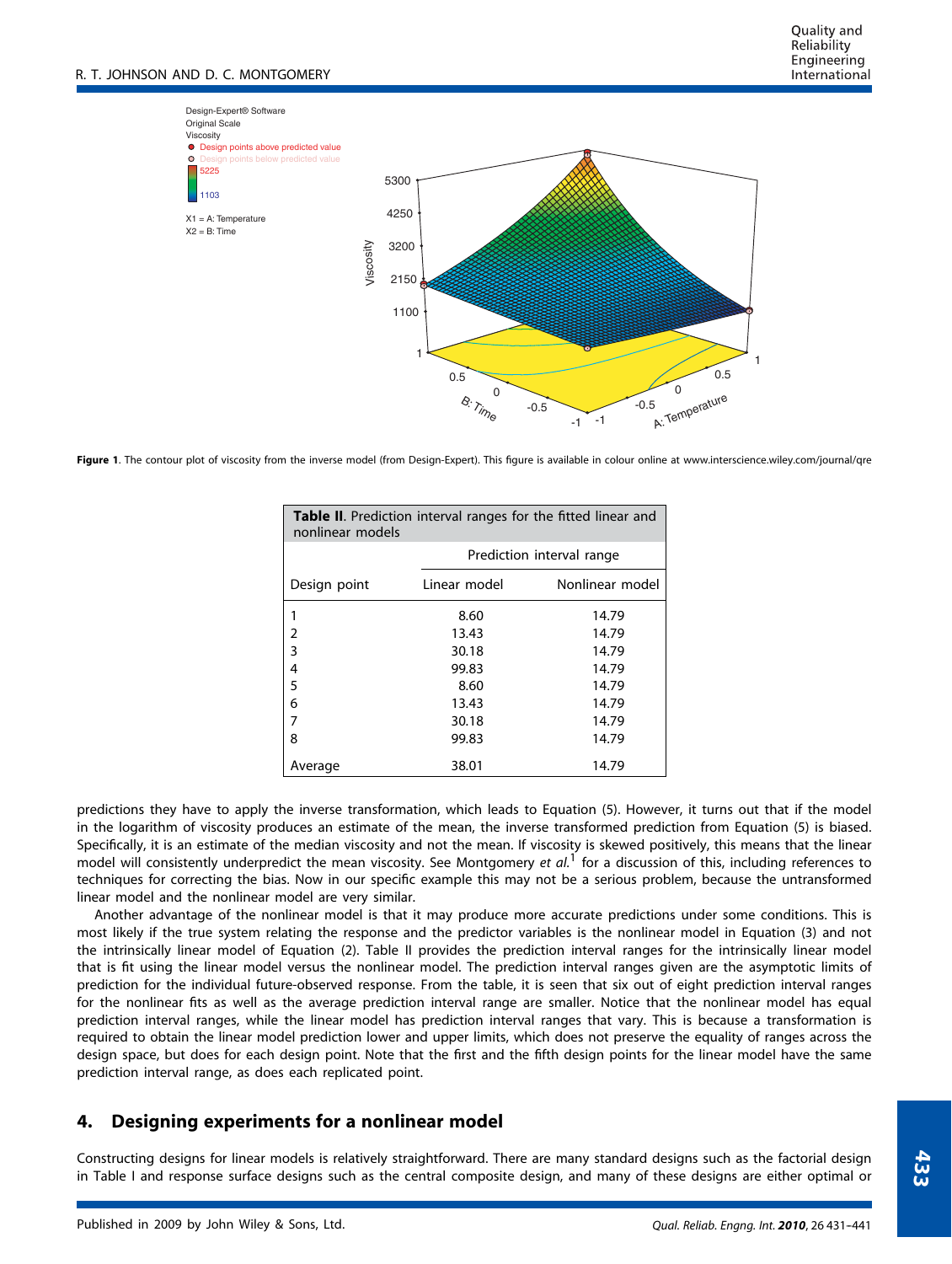near-optimal designs with respect to the *D*, *G*, or *I* criteria. It is also relatively straightforward to construct optimal designs for either the *D* or *I* criteria. For example, a *D*-optimal design for a linear model is found by selecting the design points to maximize the determinant of **X X**, where **X** is the model matrix constructed by expanding the design matrix to model form. In linear models, the model matrix and consequently the **X X** matrix contain only functions of the design points.

To find a *D*-optimal design for a nonlinear model we must find design points that maximize the determinant of **D D**, where **D** is a matrix of partial derivatives of the nonlinear model expectation function with respect to each model parameter evaluated at each design point. This matrix will contain the unknown model parameters. For example, in the model of Equation (3) the **D** matrix is



where *xij* is the *i*th observation for design factor *j*. The **D D** matrix is

$$
\mathbf{D}'\mathbf{D} = \begin{bmatrix} \sum_{i=1}^{n} e^{2(\beta_0 + \beta_1 x_{i1} + \beta_2 x_{i2} + \beta_3 x_{i1} x_{i2})} & \sum_{i=1}^{n} x_{i1} e^{2(\beta_0 + \beta_1 x_{i1} + \beta_2 x_{i2} + \beta_3 x_{i1} x_{i2})} & \sum_{i=1}^{n} x_{i2} e^{2(\beta_0 + \beta_1 x_{i1} + \beta_2 x_{i2} + \beta_3 x_{i1} x_{i2})} & \sum_{i=1}^{n} x_{i1} x_{i2} e^{2(\beta_0 + \beta_1 x_{i1} + \beta_2 x_{i2} + \beta_3 x_{i1} x_{i2})} \\ & \sum_{i=1}^{n} x_{i1}^2 e^{2(\beta_0 + \beta_1 x_{i1} + \beta_2 x_{i2} + \beta_3 x_{i1} x_{i2})} & \sum_{i=1}^{n} x_{i1} x_{i2} e^{2(\beta_0 + \beta_1 x_{i1} + \beta_2 x_{i2} + \beta_3 x_{i1} x_{i2})} & \sum_{i=1}^{n} x_{i1}^2 x_{i2} e^{2(\beta_0 + \beta_1 x_{i1} + \beta_2 x_{i2} + \beta_3 x_{i1} x_{i2})} \\ & \sum_{i=1}^{n} x_{i2}^2 e^{2(\beta_0 + \beta_1 x_{i1} + \beta_2 x_{i2} + \beta_3 x_{i1} x_{i2})} & \sum_{i=1}^{n} x_{i1} x_{i2}^2 e^{2(\beta_0 + \beta_1 x_{i1} + \beta_2 x_{i2} + \beta_3 x_{i1} x_{i2})} \\ & \sum_{i=1}^{n} x_{i1}^2 x_{i2}^2 e^{2(\beta_0 + \beta_1 x_{i1} + \beta_2 x_{i2} + \beta_3 x_{i1} x_{i2})} & \sum_{i=1}^{n} x_{i1}^2 x_{i2}^2 e^{2(\beta_0 + \beta_1 x_{i1} + \beta_2 x_{i2} + \beta_3 x_{i1} x_{i2})} \\ & \sum_{i=1}^{n} x_{i1}^2 x_{i2}^2 e^{2(\beta_0 + \beta_1 x_{i1} + \beta_2 x
$$

Clearly it is impossible to choose a D-optimal design for this model without knowing the model parameters  $\beta_0$ ,  $\beta_1$ ,  $\beta_2$ , and  $\beta_3$ .

Box and Lucas<sup>2</sup> have applied the *D*-criterion to find designs for regression models. There are reviews of this subject in Ford et al.<sup>3</sup> and Atkinson et al.<sup>4</sup>. Chernoff<sup>5</sup> proposed choosing values for the unknown model parameters and finding the design that maximized the determinant of **D D** for the set of parameters. This leads to the idea of a local *D*-optimal design. This can work well if the estimates of the unknown parameters are close to the actual values. Another approach is to use a sequential design strategy; begin with a design that is smaller than the size of the final design, run this experiment and obtain preliminary estimates of the model parameters, then use these parameter estimates as if they were the true values of the parameters, and augment the original design with additional runs to produce the final design.

A Bayesian approach uses a prior distribution *f*(**b**) to specify the uncertainty in the parameter values. This leads to a design criterion

$$
\phi(\mathbf{D}) = \int \log |\mathbf{D}' \mathbf{D}| f(\beta) d\beta
$$
\n(6)

This is the expectation of the logarithm of the information matrix. This criterion was proposed by Chaloner and Larntz<sup>6</sup> for single-factor logistic regression. The difficulty in using Equation (6) as a design criterion is that the multidimensional integral must be evaluated a large number of times. Gotwalt *et al.*<sup>7</sup> have recently developed a clever quadrature scheme that greatly improves the computing time to evaluate the integral in Equation (6) and which exhibits excellent accuracy. This procedure is implemented in the nonlinear design platform of JMP, and uses a coordinate exchange algorithm as the basis of design construction.

We will use the nonlinear design platform in JMP to construct several *D*-optimal designs for the model in Equation (3). Suppose that we want to find an 8-run *D*-optimal design for this model and the prior knowledge about each model parameter can be summarized by a normal distribution with limits:

$$
1 \leq \beta_0 \leq 10
$$
  
\n
$$
0 \leq \beta_1 \leq 2
$$
  
\n
$$
0 \leq \beta_2 \leq 2
$$
  
\n
$$
0 \leq \beta_{12} \leq 2
$$
  
\n(7)

These limits are  $\pm 2\sigma$  limits in the normal distribution. The *D*-optimal design for this situation obtained from JMP is shown in Table III and Figure 2. We used 1000 random starts to construct this design. This design is similar to the  $2<sup>2</sup>$  factorial; it has seven distinct design points including all four vertices of the square, but only one vertex is replicated [(1*,*1)], and there are three other design points that are reasonably close to the (1*,*1) vertex.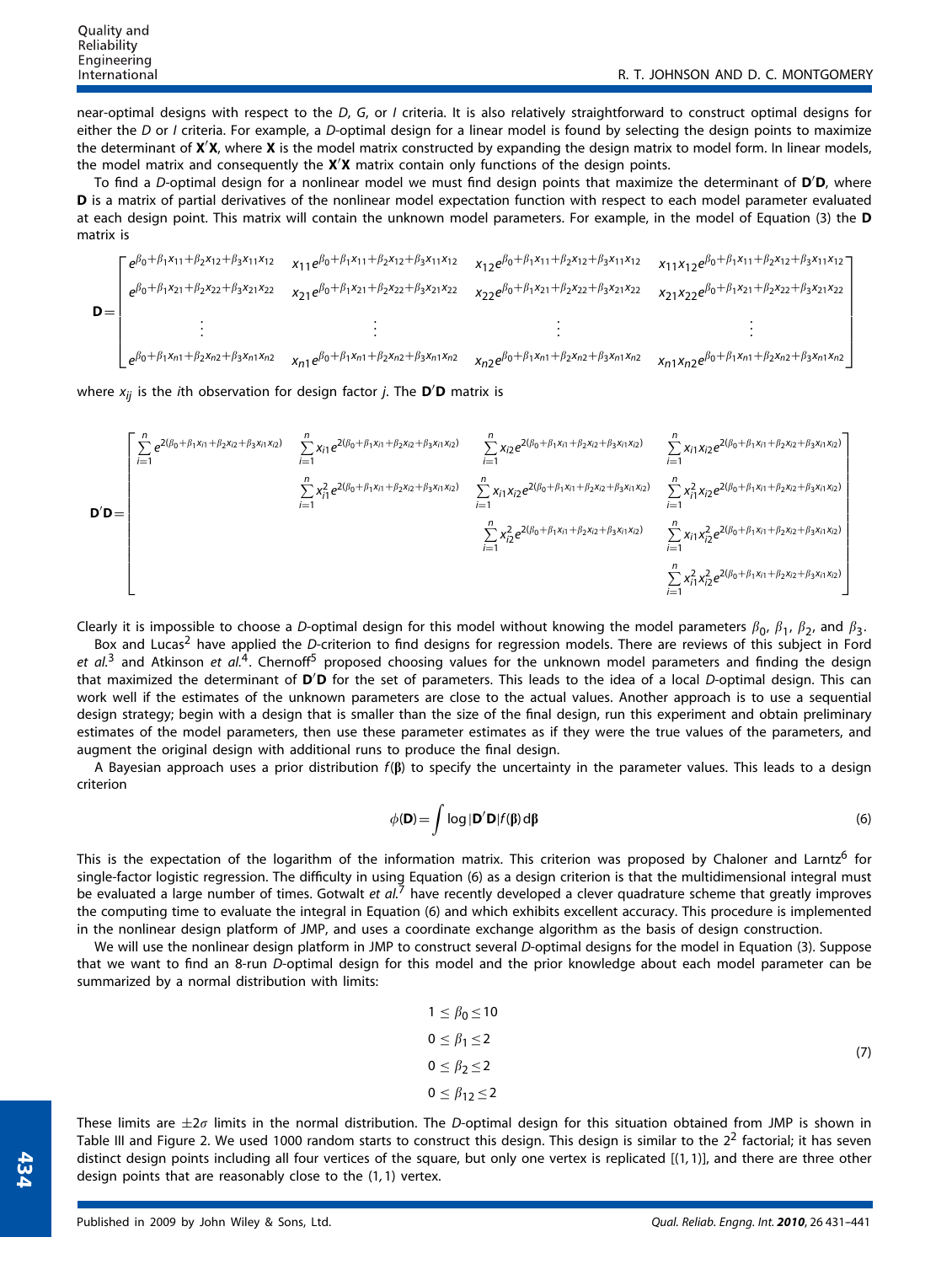| Table III. An 8-run D-optimal design for the nonlinear model in Equation (3)<br>using the normal prior distribution in Equation (7) |            |  |  |
|-------------------------------------------------------------------------------------------------------------------------------------|------------|--|--|
| X <sub>1</sub>                                                                                                                      | X7         |  |  |
|                                                                                                                                     |            |  |  |
|                                                                                                                                     | 0.63077069 |  |  |
|                                                                                                                                     |            |  |  |
|                                                                                                                                     |            |  |  |
|                                                                                                                                     |            |  |  |
|                                                                                                                                     |            |  |  |
| 0.62779336                                                                                                                          |            |  |  |
| 0.54002902                                                                                                                          | 0.53503102 |  |  |



**Figure 2**. An 8-run *D*-optimal design for the nonlinear model in Equation (3) using the normal prior distribution in Equation (7)

| Table IV. A 12-run D-optimal design for the nonlinear model in Equation (3)<br>using the normal prior distribution in Equation (7) |                |  |  |
|------------------------------------------------------------------------------------------------------------------------------------|----------------|--|--|
| X <sub>1</sub>                                                                                                                     | x <sub>2</sub> |  |  |
|                                                                                                                                    |                |  |  |
|                                                                                                                                    |                |  |  |
| 0.53328413                                                                                                                         | 0.52914731     |  |  |
| 0.61439972                                                                                                                         |                |  |  |
| 0.61439972                                                                                                                         |                |  |  |
|                                                                                                                                    |                |  |  |
|                                                                                                                                    |                |  |  |
|                                                                                                                                    |                |  |  |
|                                                                                                                                    |                |  |  |
|                                                                                                                                    |                |  |  |
|                                                                                                                                    | 0.61624804     |  |  |
|                                                                                                                                    | 0.61624804     |  |  |

If the experimenter had used 12 runs instead of 8, the factorial choice would have been simple; just use three replicates of the 2<sup>2</sup>. The 12-run *D*-optimal design for the nonlinear model in Equation (3) and the prior distribution on the parameters in Equation (7) are shown in Table IV and Figure 3. It also has seven distinct design points like the 8-run design in Table III and Figure 2, and it also bears some resemblance to the 12-run 22 factorial; in that it has all four vertices of the square with two replicated vertices [(-1,-1) and (+1,+1)], but it has three other distinct design points, two of which are replicated.

The *D*-optimal design for a nonlinear model also depends on the prior distribution, on the form of the prior distribution, and on the parameters. The *D*-optimal design for the model in Equation (3) and the ranges on the parameters in Equation (7) with a uniform prior distribution is shown in Table V and Figure 4. This design does not even closely resemble the  $2^2$  factorial. It has five distinct design points, only two of which are vertices of the square. One of the vertices is replicated twice, and there are two other non-vertex design points that are also replicated twice.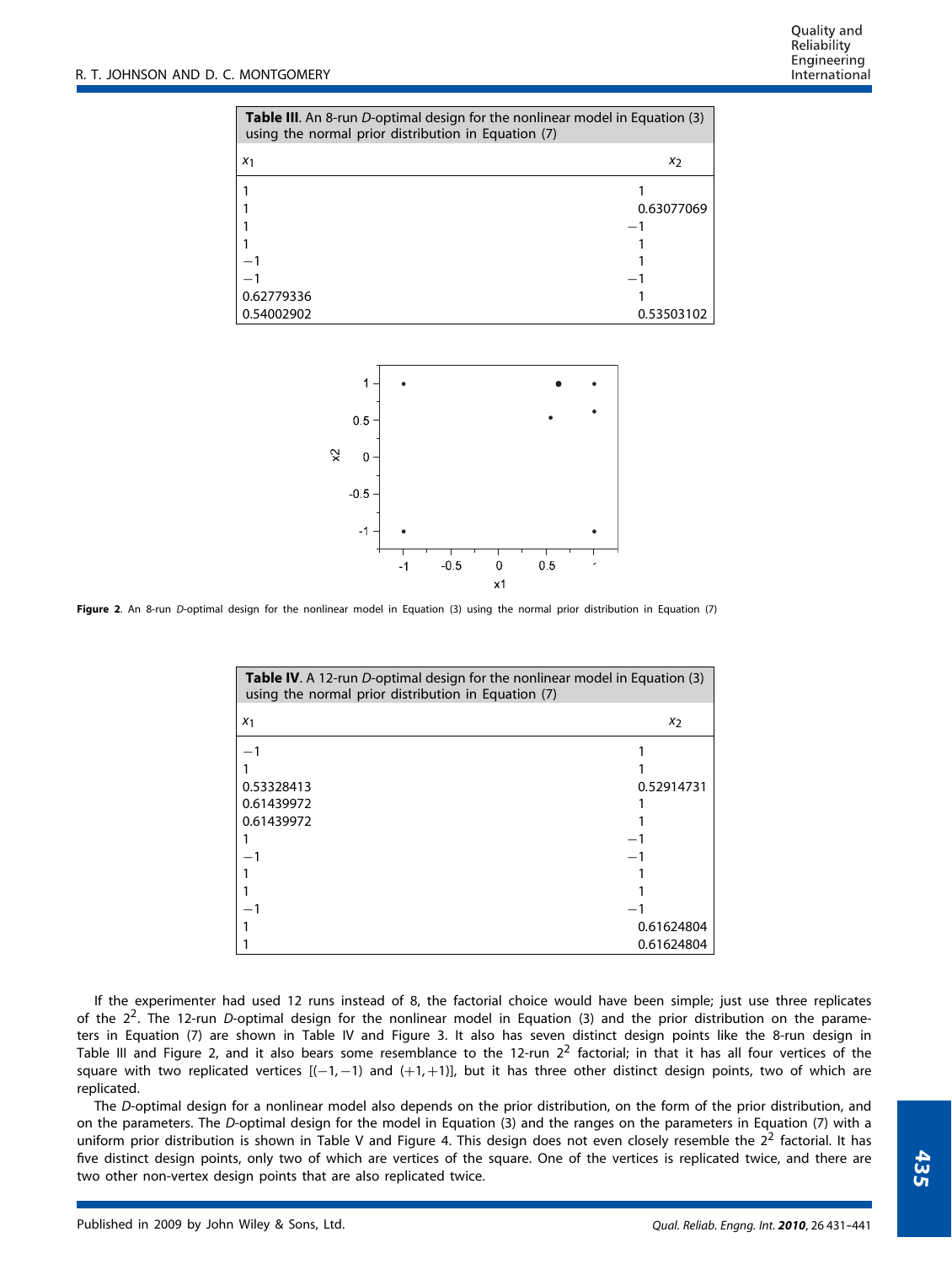

**Figure 3**. A 12-run *D*-optimal design for the nonlinear model in Equation (3) using the normal prior distribution in Equation (7)



Figure 4. An 8-run *D*-optimal design for the nonlinear model in Equation (3) using the parameter ranges in Equation (7) and a uniform prior

Changing the ranges of the parameters in the prior distribution also has an impact on the *D*-optimal design. Suppose that the experimenter wants to use a normal prior with  $\pm 2\sigma$  limits on the parameters as follows:

$$
1 \leq \beta_0 \leq 15
$$
  
\n
$$
-1 \leq \beta_1 \leq 2
$$
  
\n
$$
-1 \leq \beta_2 \leq 2
$$
  
\n
$$
-1 \leq \beta_{12} \leq 2
$$
  
\n(8)

These limits are wider than those specified in Equation (7). The 8-run *D*-optimal design from JMP that results from 1000 random starts of the nonlinear design algorithm is shown in Table VI and Figure 5. This design has eight distinct runs (no replication) and is somewhat different from the 8-run *D*-optimal design in Table-replicated 2<sup>2</sup> factorial. Four of the points are vertices of the square and there are four other design points that are reasonably close to three of the four vertices.

In addition to changing the ranges of the parameters in the prior distribution, shifting the range away from including zero has an impact on the *D*-optimal design. Suppose that the experimenter wants to use a normal prior with  $\pm 2\sigma$  limits on the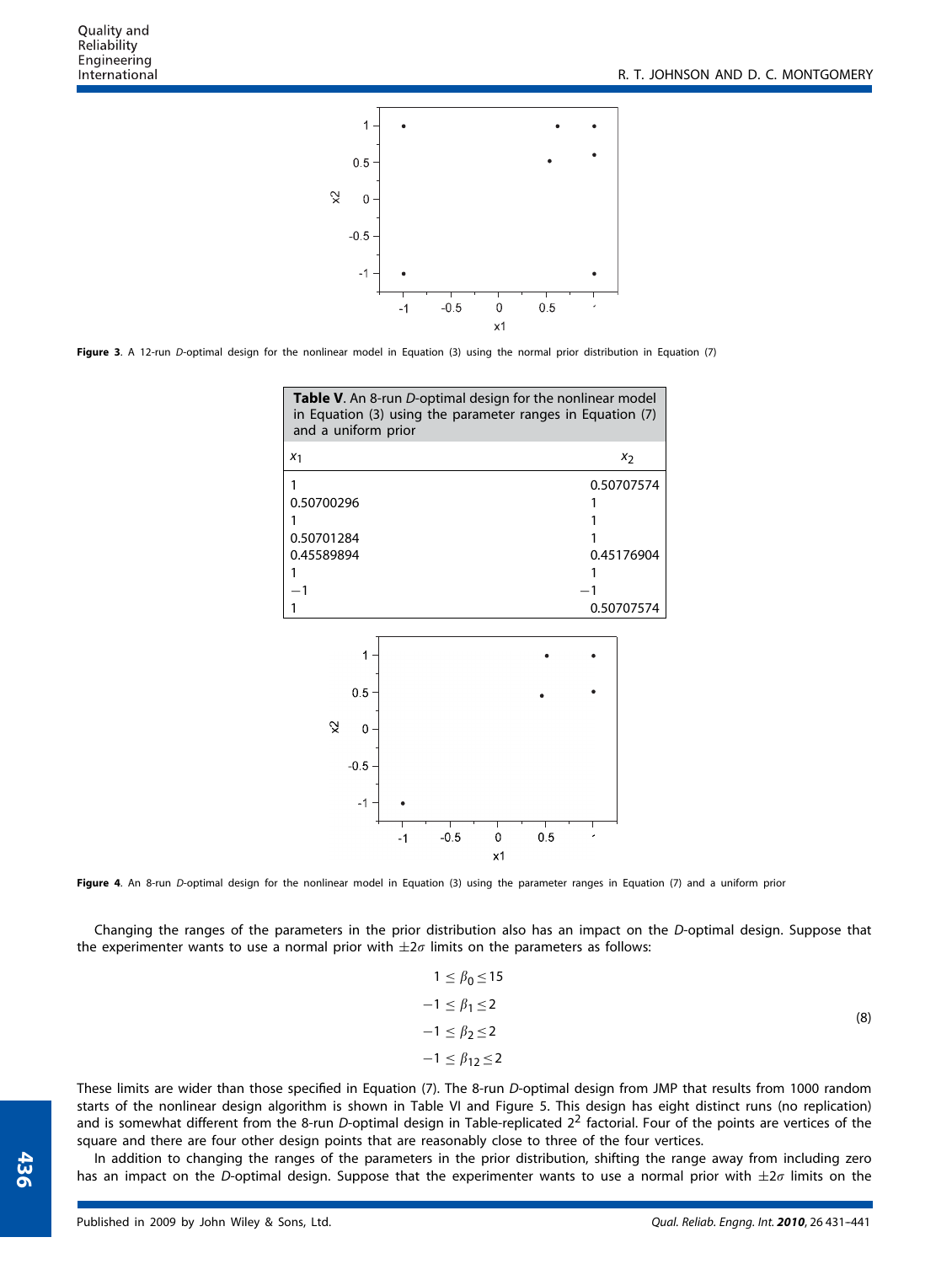| Table VI. An 8-run D-optimal design for the nonlinear model in Equation (3)<br>using the normal prior distribution in Equation (8) |                                          |  |  |  |
|------------------------------------------------------------------------------------------------------------------------------------|------------------------------------------|--|--|--|
| $x_1$                                                                                                                              | $x_2$                                    |  |  |  |
| $-0.7323753$<br>0.51893018<br>0.66327665                                                                                           | 0.57396031<br>0.61735857<br>$-0.9927921$ |  |  |  |
| 1<br>0.5<br>়ু<br>0                                                                                                                |                                          |  |  |  |



**Figure 5**. An 8-run *D*-optimal design for the nonlinear model in Equation (3) using the normal prior distribution in Equation (8)

 $\mathbf 0$ 

| Table VII. An 8-run D-optimal design for the nonlinear model in Equation (3)<br>using the normal prior distribution in Equation (9) |         |  |  |
|-------------------------------------------------------------------------------------------------------------------------------------|---------|--|--|
| X <sub>1</sub>                                                                                                                      | $x_2$   |  |  |
|                                                                                                                                     |         |  |  |
|                                                                                                                                     |         |  |  |
|                                                                                                                                     |         |  |  |
|                                                                                                                                     | 0.75241 |  |  |
| 0.72952                                                                                                                             | 0.7308  |  |  |
|                                                                                                                                     | 0.75241 |  |  |
| 0.75236                                                                                                                             |         |  |  |
| 0.75236                                                                                                                             |         |  |  |

parameters as follows:

| $1 \leq \beta_0 \leq 10$   |     |
|----------------------------|-----|
| $1 \leq \beta_1 \leq 3$    | (9) |
| $1 \leq \beta_2 \leq 3$    |     |
| $1 \leq \beta_{12} \leq 3$ |     |

These limits have the same range as those specified in Equation (7). The 8-run *D*-optimal design from JMP that results from 1000 random starts of the nonlinear design algorithm is shown in Table VII and Figure 6. This design does not even closely resemble the  $2<sup>2</sup>$  factorial, but is very similar to the design shown in Figure 4. It has five distinct design points, only two of which are vertices of the square. One of the vertices is replicated twice, and there are two other non-vertex design points that are also replicated twice. The difference between this design and the one displayed in Figure 4 is that the cluster of points in the upper right-hand corner of Figure 6 is a bit tighter and higher than the cluster of points in Figure 4.

Now suppose that the experimenter suspects that a first-order model with interaction is unlikely to be an adequate way to represent the response. He decides to use a second-order model in the log viscosity scale. The corresponding nonlinear model is

$$
y = \exp(\beta_0 + \beta_1 x_1 + \beta_2 x_2 + \beta_{12} x_1 x_2 + \beta_{11} x_1^2 + \beta_{22} x_2^2) + \varepsilon
$$
\n(10)

**437**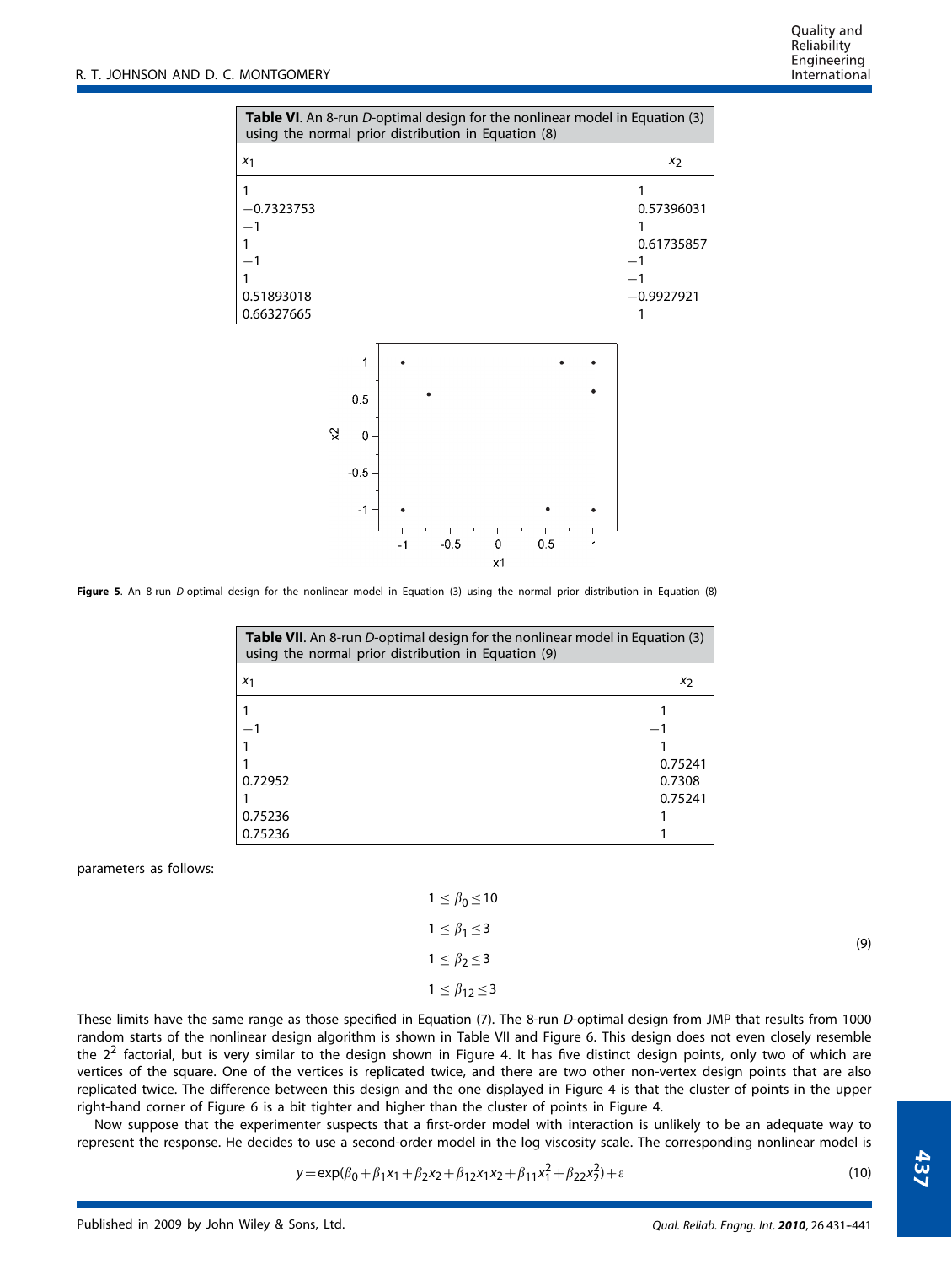

**Figure 6**. An 8-run *D*-optimal design for the nonlinear model in Equation (3) using the normal prior distribution in Equation (8)

| <b>Table VIII.</b> A 12-run D-optimal design for the nonlinear model in<br>Equation (10) using the normal prior distribution in Equation (11) |             |
|-----------------------------------------------------------------------------------------------------------------------------------------------|-------------|
| X <sub>1</sub>                                                                                                                                | $x_2$       |
|                                                                                                                                               |             |
|                                                                                                                                               |             |
|                                                                                                                                               | $-0.009748$ |
|                                                                                                                                               |             |
|                                                                                                                                               | 0.01824062  |
|                                                                                                                                               | 0.5589844   |
|                                                                                                                                               |             |
|                                                                                                                                               |             |
|                                                                                                                                               |             |
| 0.48635058                                                                                                                                    |             |
| 0.59216208                                                                                                                                    |             |
|                                                                                                                                               |             |

If the experimenter plans to fit a linear model to the log of viscosity, a reasonable design for the linear model would be a variant of a central composite design such as the face-centered cube. This design would have nine runs, not counting replicated runs at the center. A reasonable choice of design would be the face-centered cube with four center runs, yielding a 12-run design. This design could be used to fit either the linearized model or the nonlinear model in Equation (9). We will construct a 12-run *D*-optimal design for the nonlinear model in Equation (9) using a normal prior on the parameters with  $\pm 2\sigma$  ranges as follows:

| $1 \leq \beta_0 \leq 10$   |      |
|----------------------------|------|
| $0 \leq \beta_1 \leq 1$    |      |
| $0 \leq \beta_2 \leq 1$    | (11) |
| $0 \leq \beta_{12} \leq 1$ |      |
| $0 \leq \beta_{11} \leq 1$ |      |
| $0 \leq \beta_{22} \leq 1$ |      |

The 12-run *D*-optimal design from JMP found using 1000 random starts is shown in Table VIII and Figure 7. This design, like the face-centered cube, has nine distinct design points, including all four vertices. It has two runs that are very similar to the edge centers in the face-centered cube at  $x_1 = \pm 1$ . The remaining three runs are quite different from the design points in the face-centered cube. Three of the vertices are replicated. There are no center runs.

As a final example, consider the three-parameter model

$$
y = \frac{\beta_1 x_1}{\beta_2 \left(1 + \frac{x_2}{\beta_3} + x_1\right)} + \varepsilon
$$
\n<sup>(12)</sup>

This model is used in modeling enzyme kinetics. It is not intrinsically linear; it cannot be linearized by simple transformations, either on the response or the design variables. There is no obvious choice of a standard design to fit this model. However, since the model has three parameters, a  $2^2$  factorial would be a logical choice. With two replicates, this results in an 8-run design.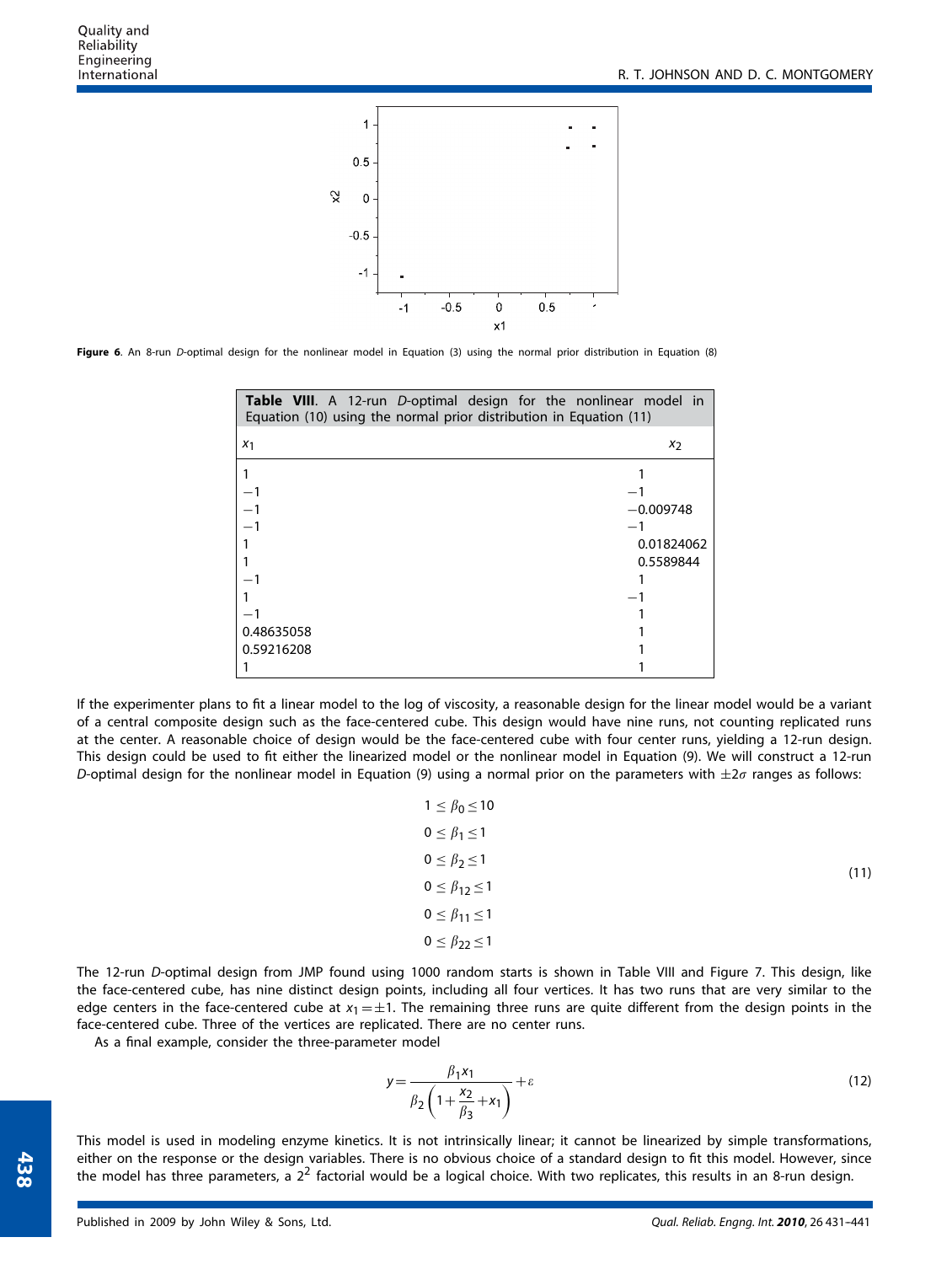Quality and Reliability Engineering International



**Figure 7**. A 12-run *D*-optimal design for the nonlinear model in Equation (10) using the normal prior distribution in Equation (11)

| Equation (12) using the normal prior distribution in Equation (14) | <b>Table IX.</b> An 8-run D-optimal design for the nonlinear model in |
|--------------------------------------------------------------------|-----------------------------------------------------------------------|
| X <sub>1</sub>                                                     | X7                                                                    |
| $-0.2256351$                                                       | 0.06409333                                                            |
| $-0.050464$                                                        | 0.14435988                                                            |
| $-0.3534687$                                                       | $-0.1549625$                                                          |
| $-0.6003572$                                                       | 0.40773179                                                            |
| $-0.4050571$                                                       | 0.04333717                                                            |
| 0.25323739                                                         | $-0.62942$                                                            |
| $-0.5710757$                                                       | 0.92768144                                                            |
| $-0.3538035$                                                       | $-0.004651$                                                           |



**Figure 8**. An 8-run *D*-optimal design for the nonlinear model in Equation (12) using the normal prior distribution in Equation (14)

We constructed an 8-run *D*-optimal design for this model from JMP, using a normal prior with the following  $\pm 2\sigma$  ranges on the parameters:

$$
1 \le \beta_1 \le 3
$$
  
0.1 \le \beta\_2 \le 0.3  
0.25 \le \beta\_3 \le 0.75 (13)

The design found from JMP after 1000 random starts of the coordinate exchange procedure is shown in Table IX and Figure 8. This design is very different from the  $2<sup>2</sup>$  factorial. It has eight distinct design points, and none of the points are vertices. It does not share any point in common with the factorial.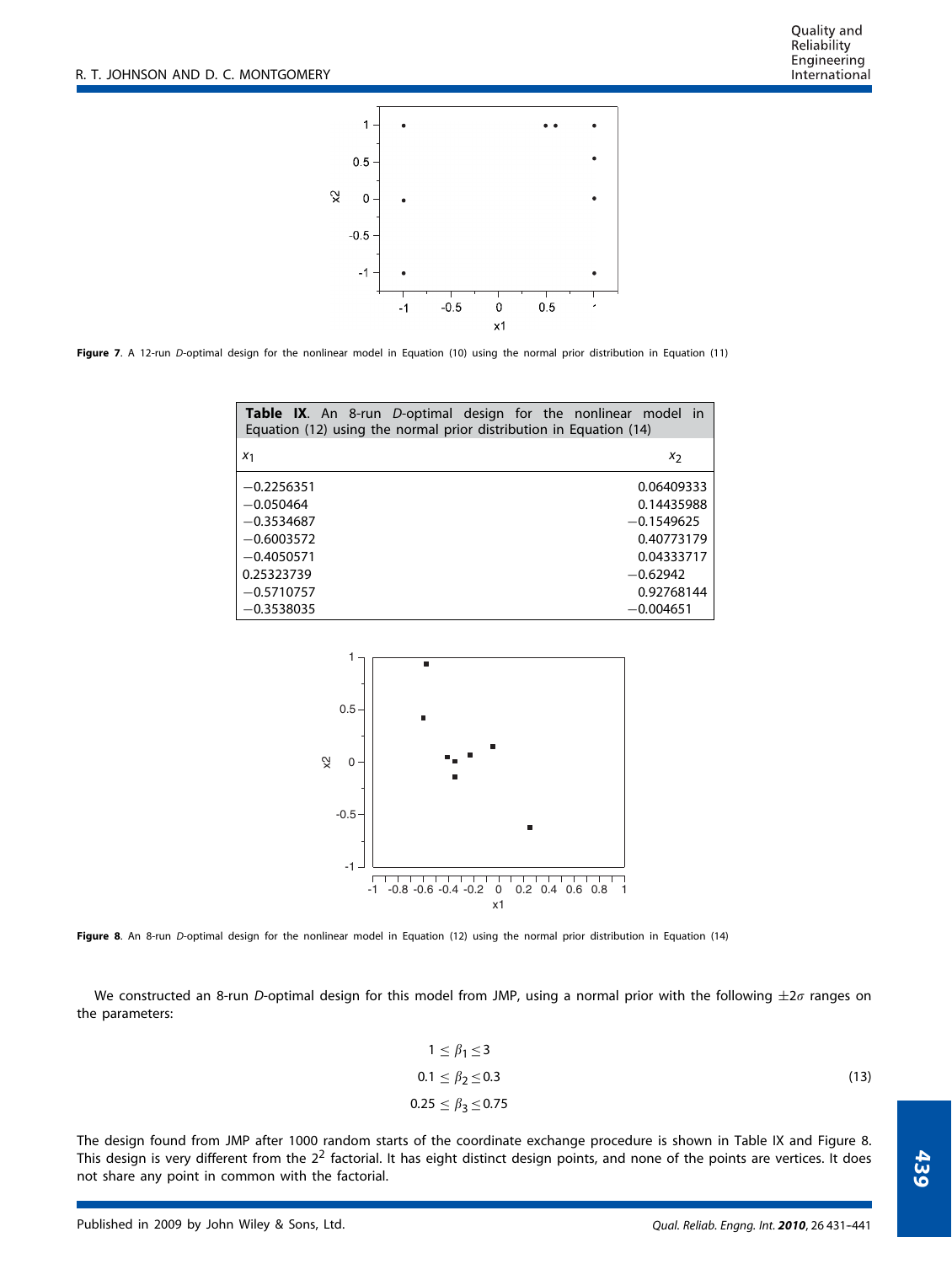#### **5. Design efficiency**

In the previous section we have observed that the *D*-optimal design for a nonlinear model, even a model that is intrinsically linear, can differ somewhat from a standard design, such as a factorial. It is of interest to compare the nonlinear *D*-optimal design with the standard design. We will do this using a measure of design efficiency based on the design criterion in Equation (6). Specifically, for a particular scenario (nonlinear model, prior distribution, and design) we will use Monte Carlo methods to randomly sample 1000 times from the prior distribution for that scenario and evaluate log|**D D**| for the standard design and the *D*-optimal design. The sum of these log|**D'D**| values for each design is an approximation of the integral in Equation (6). We take as the efficiency of the factorial design relative to the *D*-optimal design the ratio

$$
E = \left(\frac{\sum_{i=1}^{1000} \log |\mathbf{D}_i'\mathbf{D}_i|_{\text{Factorial}}}{\sum_{i=1}^{1000} \log |\mathbf{D}_i'\mathbf{D}_i|_{D\text{-optimal}}}\right)^{1/p}
$$
(14)

where p is the number of parameters in the model. Values of this ratio that are less than unity indicate that the factorial is less efficient than the *D*-optimal design for that particular scenario. We then repeat this 1000 times so that we can evaluate the distribution of the efficiency values.

Figure 9 summarizes these efficiency calculations for the designs in Tables III–IX. The first four sections of this figure compare the *D*-optimal designs for the model in Equation (3) with the 2<sup>2</sup> factorial design. Note that the average efficiencies range from 0.9125 to 0.9936. The only design for which the average efficiency is below 0.9704 is the case in Table VII, where the ranges on the parameters in the prior distribution did not include zero. This illustrates the sensitivity of the design to the prior. However, in this set of examples, we conclude that the 2<sup>2</sup> factorial design is highly *D*-efficient and almost *D*-optimal for the assumed model. So for this particular model, the experimenter does not lose much from using the  $2<sup>2</sup>$  factorial design. Examining the designs in Tables III–VII reveals that the optimal designs share several points in common with the factorial and considering that the model we are fitting is intrinsically linear, these results are not terribly surprising. For the model in Equation (10), which is intrinsically linear but has a full quadratic in the exponent, the face-centered cube has a mean efficiency of 0.9940 compared with the *D*-optimal design in Table VIII. Again, this is not too surprising, as the optimal design shares several points in common with the face-centered cube, and the face-centered cube is known to be reasonably *D*-efficient for the second-order model.

Now consider the designs for the nonlinear model in Equation (12). From Figure IX we see that the mean relative efficiency of the 22 factorial design relative to the computer-generated *D*-optimal design in Table IX is 0.7882; hence, the *D*-optimal design enjoys a significant advantage in this case. Note that the optimal design does not share any points in common with the factorial and the model that we are using is a true nonlinear model.

Finally, note that the histograms and summary statistics in Figure IX indicate a very narrow range for the efficiencies for each design comparison. The widest range is for the nonlinear design in Table IX, from 0.7588 to 0.9166. Only 10% of the observed efficiencies were above 0.8035. We conclude that 1000 repetitions of the efficiency calculations were sufficient to provide useful information about the relative efficiency of the designs in this study.

| * Table 3                                                                                                              | $\blacktriangledown$ Table 4                                   | * Table 5<br>▼                                                                                 | $\blacktriangledown$ $\blacktriangledown$ Table 6 | $\blacktriangledown$ $\blacktriangledown$ Table 7                                          | $\bullet$ Table 8                                                             | $\blacktriangledown$ $\blacktriangledown$ Table 9 |
|------------------------------------------------------------------------------------------------------------------------|----------------------------------------------------------------|------------------------------------------------------------------------------------------------|---------------------------------------------------|--------------------------------------------------------------------------------------------|-------------------------------------------------------------------------------|---------------------------------------------------|
| $0.977 -$<br>$0.9765 -$<br>$0.976 -$<br>$0.9755 -$<br><b>Hilling</b><br>$0.975 -$<br>$0.9745 -$<br>0.974<br>$0.9735 -$ | 0.975<br>and and<br>0.974<br>⊶<br>0.973<br>٠<br>×<br>$0.972 -$ | $0.973 -$<br>÷.<br>$\tau_{\rm B}$<br>$0.972 -$<br>0.971<br>-<br>0.97<br>$0.969 +$<br>$0.968 -$ | ÷<br>0.994<br>مسر<br>0.993<br>۰,                  | 0.916<br>$\cdot$<br>$0.915 -$<br>$0.914 -$<br>0.913<br>$0.912 -$<br>0.911<br>0.91<br>0.909 | $\cdot$<br>v<br>0.9942<br>0.9941<br>0.994<br>0.9939<br>٠,<br>0.9938<br>0.9937 | 0.9<br>0.8<br>₿                                   |
| ▼ Quantiles                                                                                                            | $\blacktriangleright$ Quantiles                                | ▼ Quantiles                                                                                    | ▼ Quantiles                                       | $\blacktriangleright$ Quantiles                                                            | ▼ Quantiles                                                                   | ▼ Quantiles                                       |
| 0.97679                                                                                                                | 0.97557                                                        | 0.97290                                                                                        | 0.99464                                           | 0.91608                                                                                    | 100.0% maximum                                                                | 0.91661                                           |
| 100.0% тахітып                                                                                                         | 100.0% maximum                                                 | 100.0% maximum                                                                                 | 100.0% maximum                                    | 100.0% maximum                                                                             | 0.99424                                                                       | 100.0% maximum                                    |
| 0.97648                                                                                                                | 99.5%                                                          | 0.97212                                                                                        | 99.5%                                             | 99.5%                                                                                      | 99.5%                                                                         | 0.85673                                           |
| 99.5%                                                                                                                  | 0.97534                                                        | 99.5%                                                                                          | 0.99437                                           | 0.91487                                                                                    | 0.99420                                                                       | 99.5%                                             |
| 97.5%                                                                                                                  | 97.5%                                                          | 97.5%                                                                                          | 97.5%                                             | 97.5%                                                                                      | 97.5%                                                                         | 97.5%                                             |
| 0.97620                                                                                                                | 0.97504                                                        | 0.97178                                                                                        | 0.99423                                           | 0.91434                                                                                    | 0.99415                                                                       | 0.82236                                           |
| 90.0%                                                                                                                  | 0.97466                                                        | 90.0%                                                                                          | 90.0%                                             | 90.0%                                                                                      | 90.0%                                                                         | 0.80354                                           |
| 0.97584                                                                                                                | 90.0%                                                          | 0.97120                                                                                        | 0.99404                                           | 0.91371                                                                                    | 0.93410                                                                       | 90.0%                                             |
| 75.0%<br>0.97551<br>quartile                                                                                           | 75.0%<br>0.97435<br>quartile                                   | 75.0%<br>0.97084<br>quartile.                                                                  | 75.0%<br>quartile<br>0.99386                      | 75.0%<br>quartile 0.91319                                                                  | 75.0%<br>quartile<br>0.99405                                                  | 0.79442<br>75.0%<br>quartile                      |
| 50.0%<br>0.97512<br>median                                                                                             | 50.0%<br>nedian<br>0.97399                                     | 50.0%<br>0.97037<br>median                                                                     | 50.0%<br>median<br>0.99366                        | 50.0%<br>median 0.91258                                                                    | 50.0%<br>median.<br>0.99400                                                   | 50.0%<br>0.78589<br>median                        |
| 25.0%<br>0.97474<br>quartie                                                                                            | 0.97362<br>25.0%<br>quartile                                   | 25.0%<br>0.96995<br>quartile.                                                                  | 25.0%<br>quartile 0.99344                         | 25.0%<br>quartile 0.91190                                                                  | 25.0%<br>0.99396<br>quartile                                                  | 0.77933<br>25.0%<br>quartile                      |
| 10.0%                                                                                                                  | 0.97331                                                        | 10.0%                                                                                          | 10.0%                                             | 0.91136                                                                                    | 10.0%                                                                         | 0.77447                                           |
| 0.97442                                                                                                                | 10.0%                                                          | 0.96946                                                                                        | 0.99324                                           | 10.0%                                                                                      | 0.99391                                                                       | 10.0%                                             |
| 2.5%                                                                                                                   | 2.5%                                                           | 2.5%                                                                                           | 2.5%                                              | 2.5%                                                                                       | 2.5%                                                                          | 2.5%                                              |
| 0.97405                                                                                                                | 0.97291                                                        | 0.96903                                                                                        | 0.99302                                           | 0.91065                                                                                    | 0.99386                                                                       | 0.76845                                           |
| 0.5%                                                                                                                   | 0.5%                                                           | 0.5%                                                                                           | 0.5%                                              | 0.5%                                                                                       | 0.5%                                                                          | 0.5%                                              |
| 0.97375                                                                                                                | 0.97260                                                        | 0.96857                                                                                        | 0.99279                                           | 0.91011                                                                                    | 0.99381                                                                       | 0.76103                                           |
| 0.0%<br>0.97333<br>minimum.                                                                                            | 0.0%<br>0.97154<br>minimum                                     | 0.0%<br>0.96798<br>minimum                                                                     | 0.0%<br>0.99264<br>minimum                        | 0.0%<br>minimum 0.90939                                                                    | 0.0%<br>minimum 0.93370                                                       | 0.0%<br>0.75877<br>minimum                        |
| <b>Moments</b>                                                                                                         | ▼ Moments                                                      | v Moments                                                                                      | ▼ Moments                                         | ▼ Moments                                                                                  | <i>v</i> Moments                                                              | ▼ Moments                                         |
| 0.975122                                                                                                               | 0.9739861                                                      | Mean.                                                                                          | 0.9936489                                         | 0.9125595                                                                                  | 0.9940042                                                                     | 0.7881743                                         |
| Mean                                                                                                                   | Mean                                                           | 0.9703759                                                                                      | Mean                                              | Mean                                                                                       | Mean                                                                          | Mean                                              |
| Std Dev                                                                                                                | 0.0005391                                                      | 0.0006766                                                                                      | Std Dev                                           | Std Dev                                                                                    | Std Dev                                                                       | 0.0138815                                         |
| 0.0005482                                                                                                              | Std Dev                                                        | Std Dev                                                                                        | 0.0003067                                         | 0.0009227                                                                                  | 0.0000719                                                                     | Std Dev                                           |
| Std Err Mean                                                                                                           | 1.7048e-5                                                      | 2.1458e-5                                                                                      | 9.6981e-6                                         | Std Err Mean                                                                               | Std Enr Mean                                                                  | 0.000439                                          |
| 1.7337e-5                                                                                                              | Std Err Mean                                                   | Std Err Mean                                                                                   | Std Err Mean                                      | 2.9177e-5                                                                                  | 2.274e-6                                                                      | Std Err Mean                                      |
| 0.9751561                                                                                                              | 0.9740196                                                      | 0.970418                                                                                       | 0.993668                                          | 0.9126167                                                                                  | Upper 95% Mean                                                                | 0.7890358                                         |
| Upper 95% Mean                                                                                                         | Upper 95% Mean                                                 | Upper 95% Mean                                                                                 | Upper 95% Mean                                    | Upper 95% Mean                                                                             | 0.9940067                                                                     | Lipper 95% Mean                                   |
| 0.975088                                                                                                               | 0.9739527                                                      | 0.9703338                                                                                      | 0.9936299                                         | 0.9125022                                                                                  | 0.9339997                                                                     | 0.7873129                                         |
| Lower 95% Mean                                                                                                         | Lower 95% Mean                                                 | Lower 95% Mean                                                                                 | Lower 95% Mean                                    | Lower 95% Mean                                                                             | Lower 95% Mean                                                                | Lower 95% Mean                                    |
|                                                                                                                        | 1000<br>N                                                      | 1000<br>1000<br>N                                                                              | 1000<br>N                                         | 1000<br>N                                                                                  | 1000<br>N                                                                     | 1000<br>N                                         |